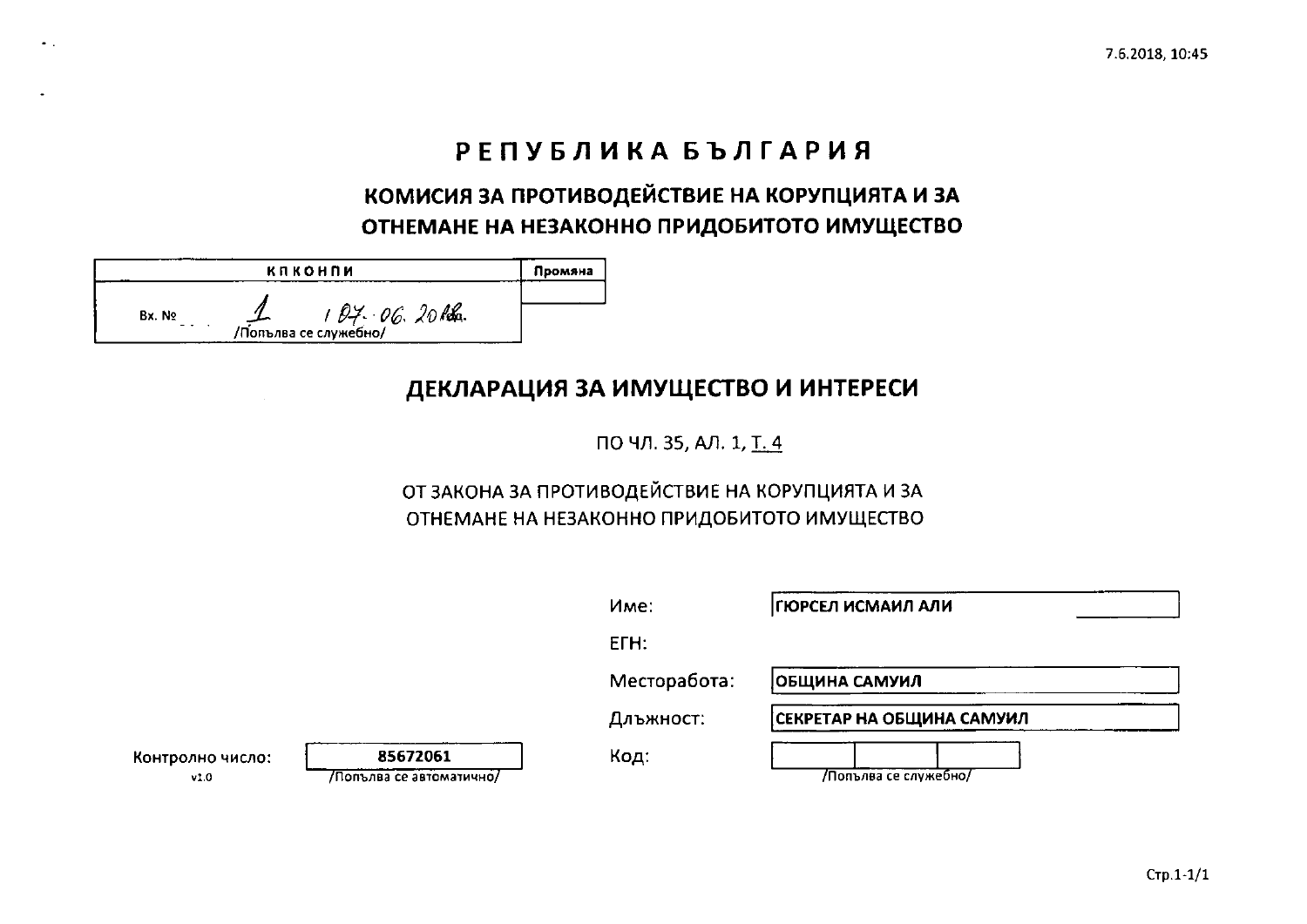| Име на декларатора:          |                    |  |
|------------------------------|--------------------|--|
| /собствено, бащино, фамилно/ | ГЮРСЕЛ ИСМАИЛ АЛИ- |  |

1. Участие в търговски дружества, в органи на управление или контрол на търговски дружества, на юридически лица с нестопанска цел или на кооперации, както и извършване на дейност като едноличен търговец към датата на избирането или назначаването и 12 месеца преди датата на избирането или назначаването

1. Към датата на избирането или назначаването на длъжност:

|        | 1.1. Имам участие в следните търговски дружества: | Нямам нищо за деклариране. |                                 | Таблица №1 |
|--------|---------------------------------------------------|----------------------------|---------------------------------|------------|
| ೆಂದು   |                                                   |                            |                                 |            |
|        | - Albiza (1970)                                   |                            | ов'яземер на деньша со росского |            |
| 드 다 코드 |                                                   |                            |                                 |            |
|        |                                                   |                            |                                 |            |

#### 1.2. Съм управител или член на орган на управление или контрол на търговски дружества,

|     | на юридически лица с нестопанска цел или на кооперации: | Нямам нищо за деклариране.               | Таблица № 2 |
|-----|---------------------------------------------------------|------------------------------------------|-------------|
| Hom |                                                         |                                          |             |
| по  | Дружество                                               | Участие                                  |             |
| ред |                                                         |                                          |             |
| .   | НЧ "Н.Й.ВАПЦАРОВ-1930" СЕЛО ЗДРАВЕЦ                     | ПРЕДСЕДАТЕЛ НА ЧИТАЛИЩНОТО НАСТОЯТЕЛСТВО |             |

|          | 1.3. Развивам дейност като едноличен търговец: | Нямам нищо за деклариране. |                      | Таблица № 3 |
|----------|------------------------------------------------|----------------------------|----------------------|-------------|
| 1 Breast |                                                |                            |                      |             |
|          | - Romers and Copper of the                     |                            | ਾਲ ਬਾਰ ਦਾ ਮਾਰਜ ਦੇ ਸਾ |             |
|          |                                                |                            |                      |             |
|          |                                                |                            |                      |             |

Декларат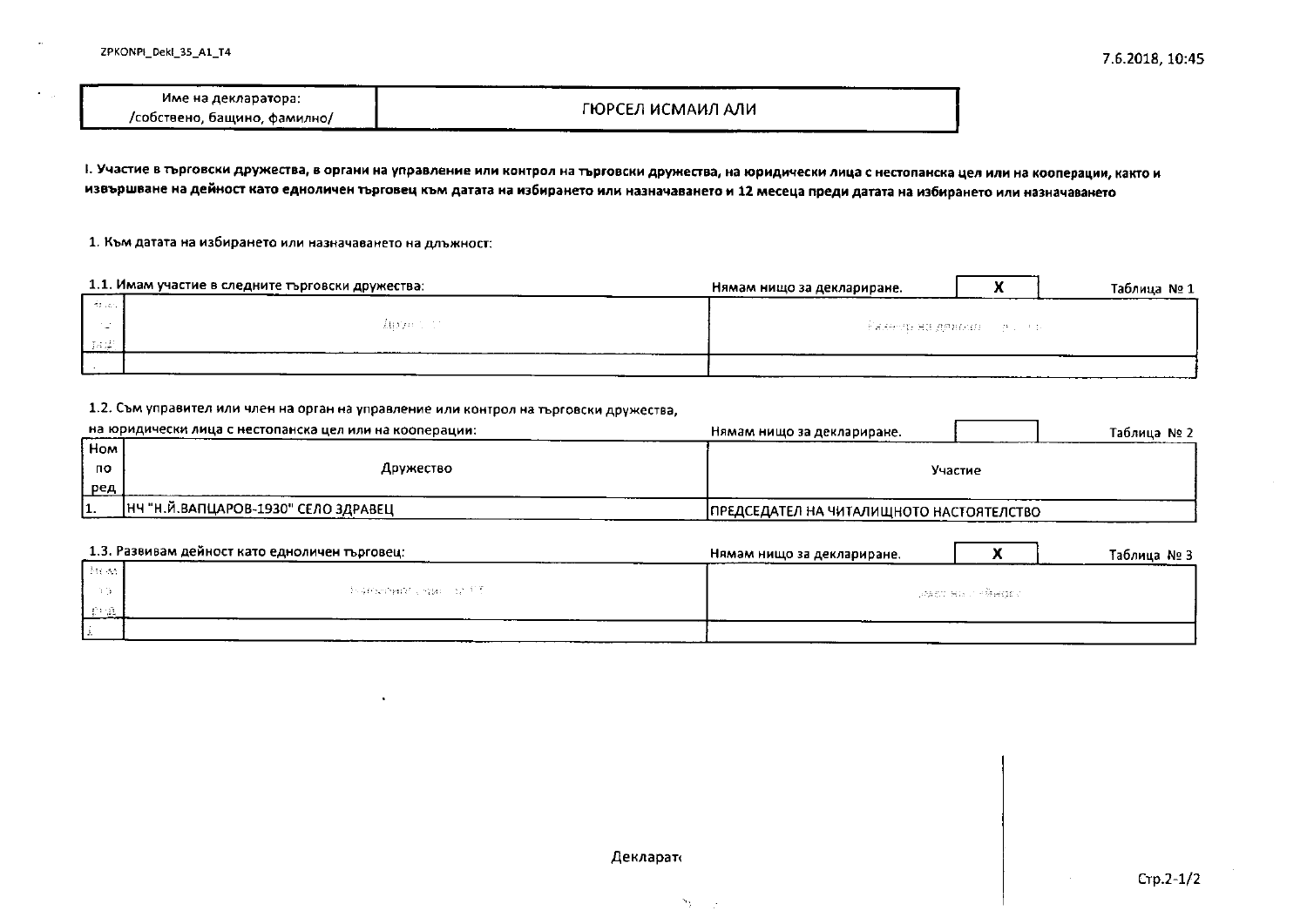$\sqrt{2}$  and  $\sqrt{2}$ 

|                              | --------          |
|------------------------------|-------------------|
| Име на декларатора:          |                   |
| /собствено, бащино, фамилно/ | ГЮРСЕЛ ИСМАИЛ АЛИ |

2. Дванадесет месеца преди датата на избирането или назначаването ми на длъжност:

|        | 2.1. Имам участие в следните търговски дружества: | Нямам нищо за деклариране.<br>Таблица № 4 |
|--------|---------------------------------------------------|-------------------------------------------|
| 「古説」   |                                                   |                                           |
| list L | LEADY RESEARCH                                    | - 『草川真川川麻酔』 1997年 - 第66                   |
| すおり込   |                                                   |                                           |
|        |                                                   |                                           |

#### 2.2. Съм управител или член на орган на управление или контрол на търговски дружества,

|            | на юридически лица с нестопанска цел или на кооперации: | Нямам нищо за деклариране.<br>Таблица № 5 |
|------------|---------------------------------------------------------|-------------------------------------------|
| <b>Hom</b> |                                                         |                                           |
| <b>no</b>  | Дружество                                               | Участие                                   |
| ред        |                                                         |                                           |
|            | НЧ "Н.Й.ВАПЦАРОВ-1930" СЕЛО ЗДРАВЕЦ                     | ПРЕДСЕДАТЕЛ НА ЧИТАЛИЩНОТО НАСТОЯТЕЛСТВО  |

|            | 2.3 Развивам дейност като едноличен търговец: | Нямам нищо за деклариране. |                      | Таблица № 6 |
|------------|-----------------------------------------------|----------------------------|----------------------|-------------|
| 136        |                                               |                            |                      |             |
| $\sim 320$ | f ar shopak a afi                             |                            | . Epealer Caustincon |             |
| -1981      |                                               |                            |                      |             |
|            |                                               |                            |                      |             |

#### Декларатор

 $\lambda$ 

 $\mathcal{L}$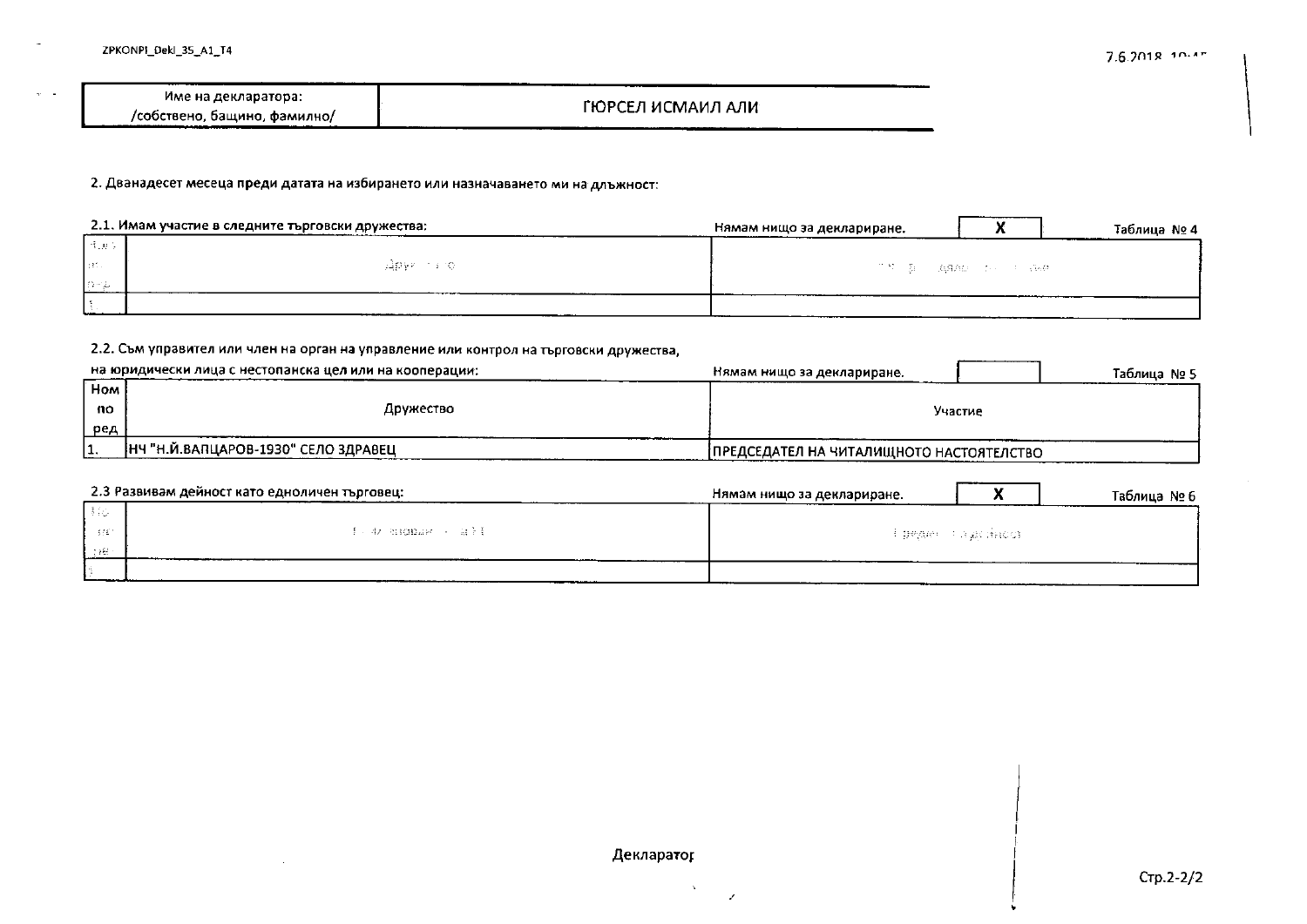| --------                             |                   |
|--------------------------------------|-------------------|
| Име на декларатора:                  |                   |
|                                      | ГЮРСЕЛ ИСМАИЛ АЛИ |
| /собствено, бащино, фамилно/         |                   |
| _____<br>_________<br>___<br>_______ | ___________       |

II. Договори с лица, които извършват дейност в области, свързани с вземаните от лицето, заемащо висша публична длъжност, решения в кръга на неговите правомощия или задължения по служба:

| Нямам нищо за деклариране.<br>_______ | Таблица № 7 |
|---------------------------------------|-------------|
|                                       |             |
|                                       |             |
|                                       |             |
| $\sim$ $\sim$ $\sim$                  |             |

#### III. Данни за свързани лица, към дейността на които лицето, заемащо висша публична длъжност, има частен интерес:

| Нямам нищо за деклариране. | ----- | Таблица №8 |
|----------------------------|-------|------------|
|                            |       |            |
|                            |       |            |
|                            |       |            |
| -------                    |       |            |